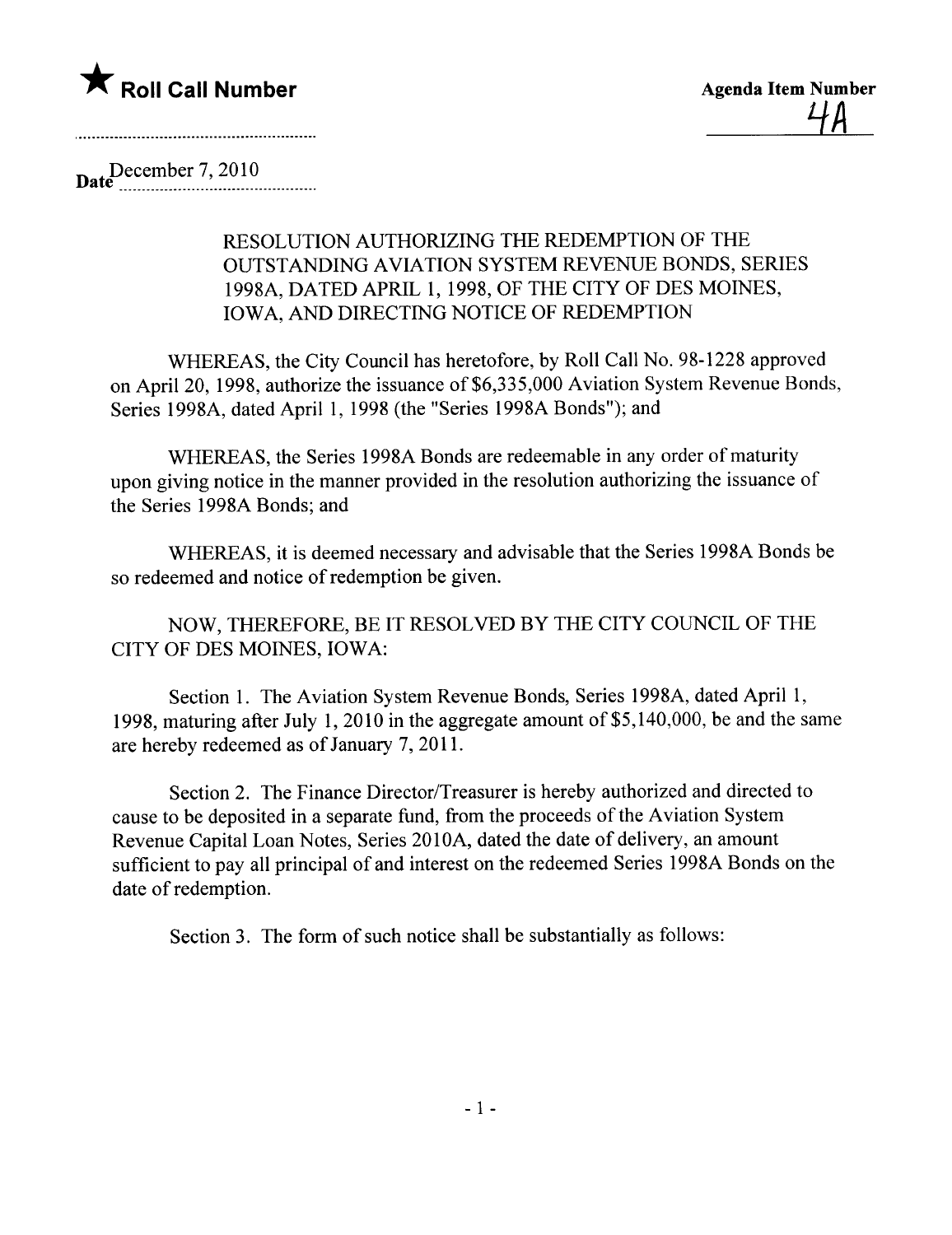

Date  $\frac{December~7,2010}{...}$ 

## NOTICE OF THE CALL OF BONDS FOR REDEMPTION TO THE HOLDERS OF THE FOLLOWING DESCRIBED BONDS:

Please take notice that the Bonds described below have been called for redemption. Owners of the Bonds should present their Bonds for payment on the Redemption Date.

Issuer: City of Des Moines, Iowa

Original Issue Amount: \$6,335,000

Bond Issue: Aviation System Revenue Bonds, Series 1998A

Dated Date: April 1, 1998

Redemption Date: January 7, 2011

Redemption Price: Par, plus accrued interest

## Bonds Called for Redemption

| Principal | Interest | Maturity     | <b>CUSIP</b>   |
|-----------|----------|--------------|----------------|
| Amount    | Rate     | Date         | <b>Numbers</b> |
| \$180,000 | 4.900%   | July 1, 2011 | 25009E         |
| 190,000   | 5.000    | July 1, 2012 | 25009E         |
| 200,000   | 5.000    | July 1, 2013 | 25009E         |
| 1,160,000 | 5.100    | July 1, 2018 | 25009E         |
| 3,410,000 | 5.125    | July 1, 2028 | 25009E         |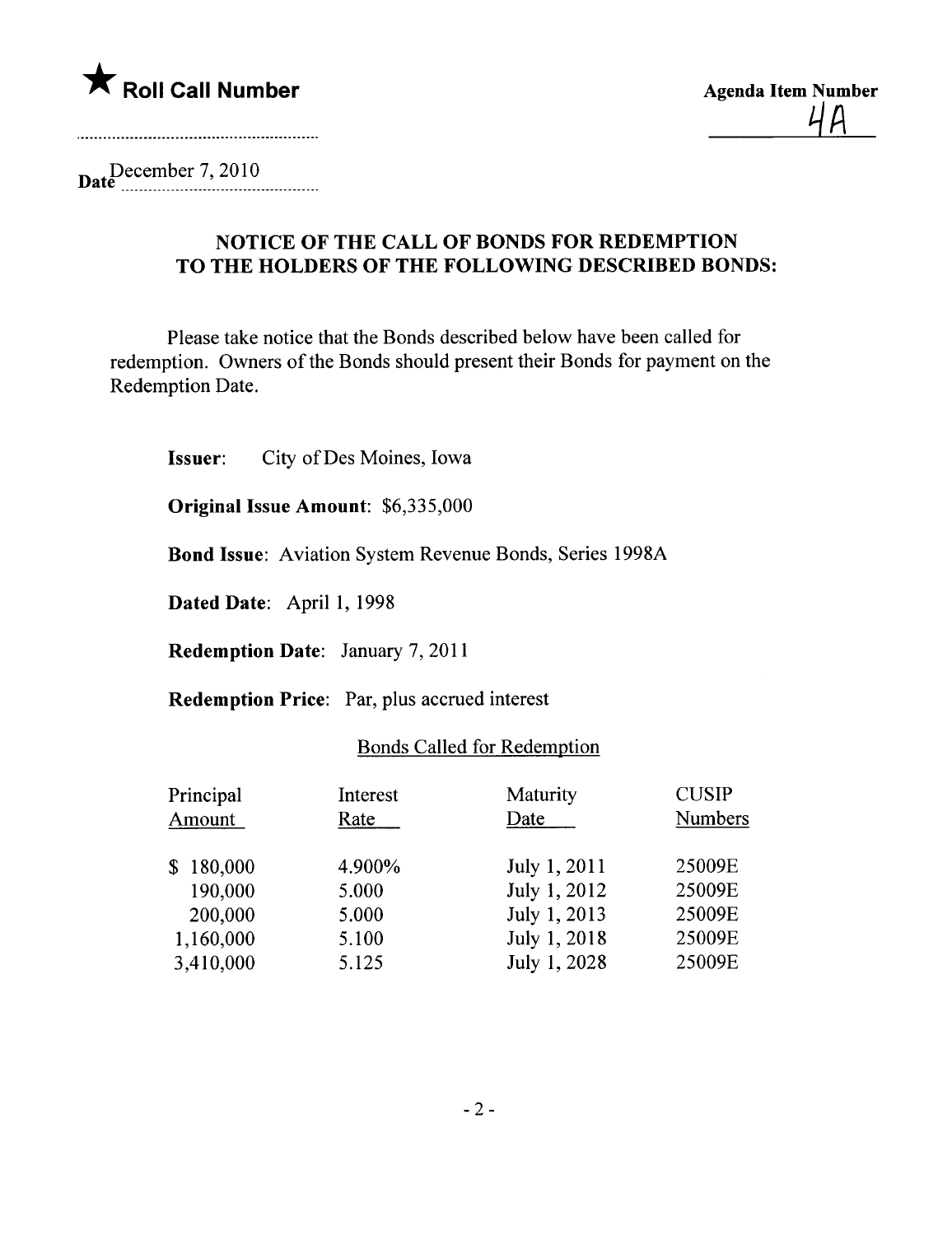

 $4A$ 

December 7, 2010

No representation is made as to the accuracy of the CUSIP numbers printed herein or on the Bonds.

The above Bonds should be presented to the Registrar, the Finance Director/Treasurer, City of Des Moines, City Hall, 400 Robert D. Ray Drive, Des Moines, Iowa 50309, telephone (515/283-4844). This represents a full call of the outstanding obligations. All interest on the Bonds being so redeemed wil cease to accrue on the Redemption Date.

> Finance Director/Treasurer City of Des Moines, Iowa, Registrar

(End of Notice)